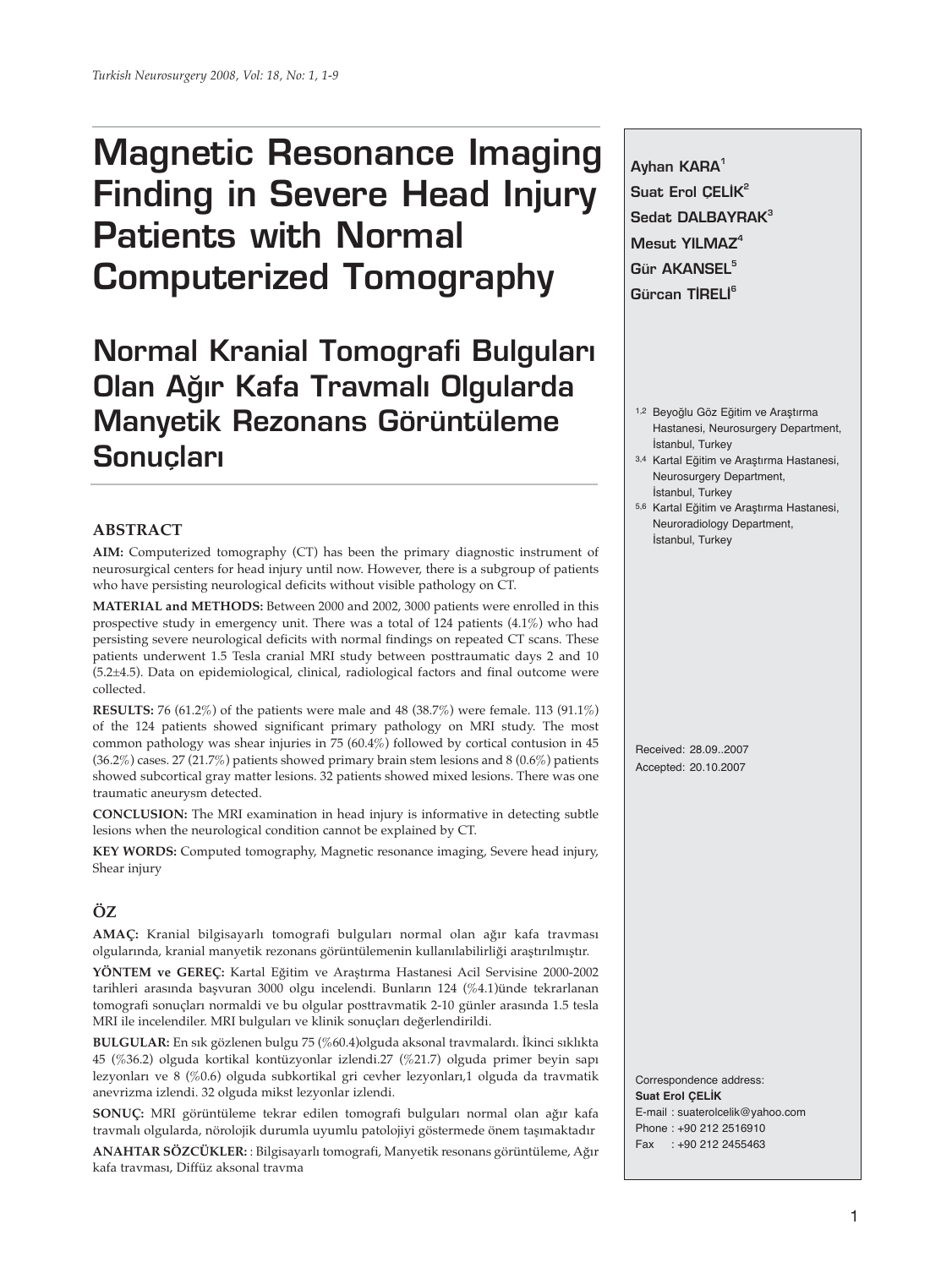# **INTRODUCTION**

The diagnosis and management of head injury was revolutionized after the introduction of CT into the clinical practice. The early diagnosis of intracranial major hemorrhages and calvarial changes allowed the clinician to initiate rapid surgical intervention. Parenchymal abnormalities on the CT such as edema, ventricular compression, hydrocephalus or shifting effects of midline structures dictates the therapeutic options to the surgeon and predicts the prognosis (6). As a relatively low-priced diagnostic tool, CT has high availability in most trauma centers. However, there is a subgroup of patients who have continuation of neurological deficits with normal CT findings (20). Specifically, CT has relatively poor diagnostic yield in the posterior fossa and temporal tip lesions due to bony artifacts; also small hemorrhages, contusions and axonal injuries may be overlooked due to the low resolution (25).

MRI is a new diagnostic tool for imaging craniocerebral trauma but it has some particular restrictive specifications. MRI is more expensive. It requires compatible ventilator equipment in patients in a deep coma and MR imaging is somewhat cumbersome to perform in patients requiring ventilation. It also has limited capability to screen acute phase hemorrhages and calvarial fractures (25). In addition to all the negative factors, there is also no cumulative neurosurgical experience on MRI investigation in craniocerebral trauma so far. To the author's opinion, MRI has significant sensitivity for the majority of intracerebral lesions after the third posttraumatic day (21), especially in patients with persisting neurological deficit and initially normal CT findings. In the concept of the study, the authors tried to elucidate the diagnostic capability and therapeutic implications of MRI after severe head injury in one of the foremost national trauma centers.

## **CLINICAL MATERIAL AND METHODS**

The study was prospectively prepared and planned at the Kartal Educational State Hospital, one of the biggest trauma centers of Istanbul. The study was reviewed and approved by the ethics committee of the hospital. Three thousand patients admitted within six hours after the trauma were enrolled between January 1999 and September 2002. Minor/mild head injuries and penetrating injuries were excluded. The patients with severe head injury or GCS equal to or less than 10 were further investigated. The patients with explanatory CT findings on their neurological status, such as epidural, intracerebral hemorrhage or depressed cranial fracture were excluded. 221 patients who had persisting neurological deficits underwent secondary CT scanning within 24 hours after admission. The operated patients and those who died in this period were also excluded. The remaining 124 patients who had normal CT findings underwent both CT and MRI investigation between the 2nd and 10th posttraumatic days. The demographic characteristics of these 124 patients are shown in (Table I). MRI investigations were performed as early as possible for all patients when vital functions were considered stable.

CT was performed using a third generation General Electric CT SYTEC 3000 scanner (General Electric Co. Medical Systems Division, Milwaukee, Wisconsin/USA). The CT images were obtained using one centimeter slices (cm) on supratentorial and 0.5 cm thickness slices on infratentorial cranial space with contrast enhancement. MRI was performed on a Philips NT 15 (1.5 Tesla) magnetic field (Philips Medical Division, The Netherlands). Two spin echo techniques or sequences were utilized. T1-weighted images obtained with either an inversion-recovery sequence with a repetition time (TR) of 2000-2300 msec and inversion time (TI) of 500-600 msec or a spin-echo sequence with TR of 400-1000 msec and echo time of (TE) 25-40 msec. T2 weighted images were obtained by using a spin-echo sequence with TR of 2300-2900 msec and TE of 80- 120msec. Both T1- and T2-weighted images were obtained in coronal, axial and sagittal planes for all patients.

| <b>Sex</b>  | Age         | <b>Admission GCS</b> | <b>Type of Trauma</b>  |
|-------------|-------------|----------------------|------------------------|
| 76 (Male)   | $61(15-40)$ | 65 cases $(4-7)$     | 108 (Traffic accident) |
| 48 (Female) | $63(41-70)$ | 59 cases $(8-10)$    | 16 (Fall)              |

**Table I:** The Demographic Data of 124 Patients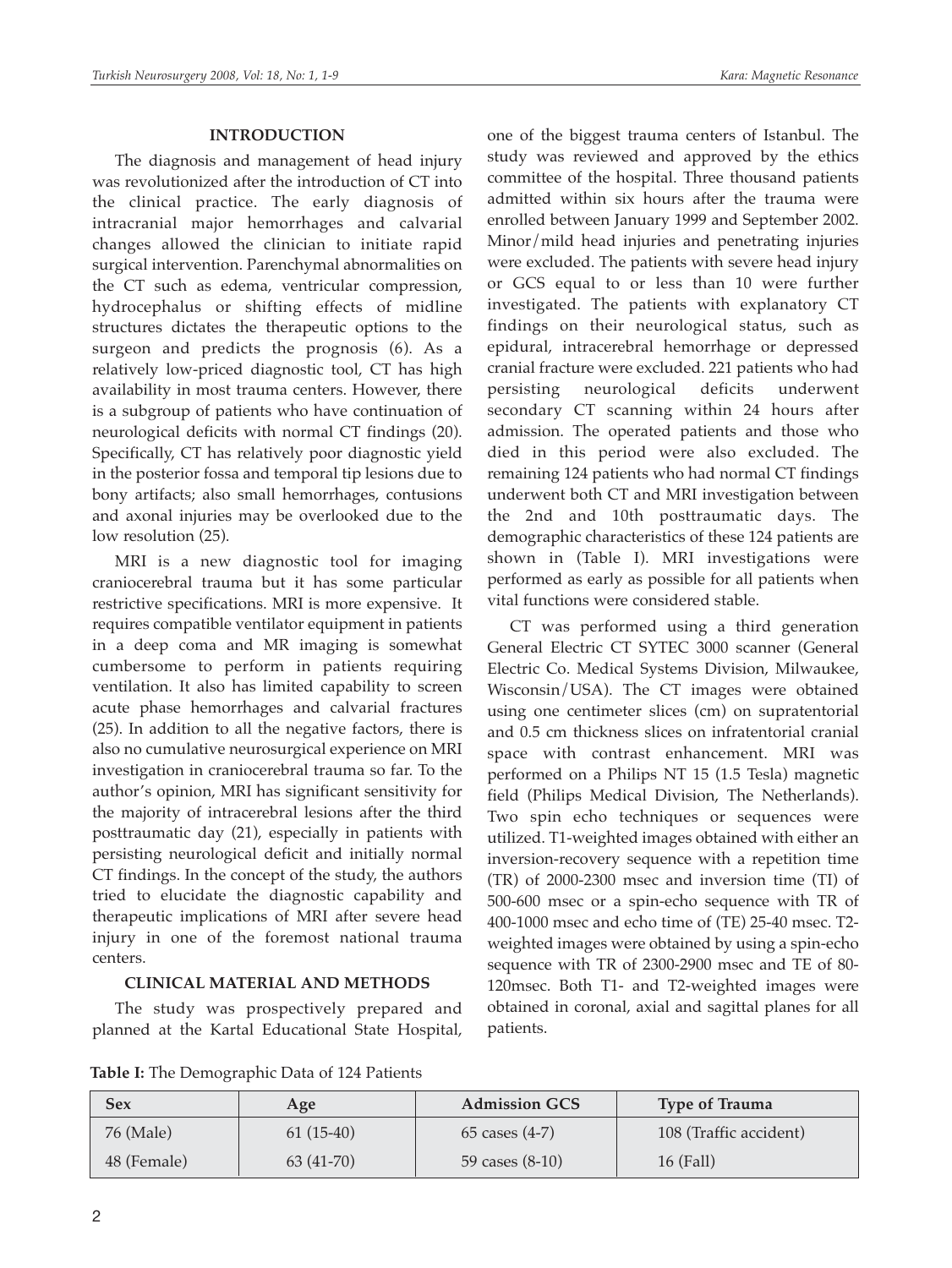After completing the MRI examination, an attempt was made to investigate any intracranial traumatic lesion or abnormality. The authors (neurosurgeons and two neuroradiologists) tried to differentiate secondary lesions (such as cerebral infarction, hypoxic injury, shift effect and edema) from the primary lesion. The primary lesions were classified as follows: 1: Shear injuries with or without an affect on the corpus callosum and basal ganglia, 2: Contusions of cerebral cortex. 3: Subcortical gray-mater injuries, 4: Primary brainstem injuries. These primary lesions were further divided into nonhemorrhagic or hemorrhagic subsets because of treatment differences. We followed two different criteria to define a hemorrhagic lesion on MRI. The hemorrhage presented as hyperintense areas relative to the normal brain tissue on T1-weighted images as the paramagnetic properties of methemoglobin shortens the relaxation time. Secondary hemorrhage displayed as a central hypointensity on T2-weighted images (10). A hyperintense appearance on T1 weighted images with more than 95% sensitivity is predictable for hemorrhagic axonal injuries. When a similar hyperintense signal was present in T2 weighted images, it will show a nonhemorrhagic lesion with 93% sensitivity (25). The observed pathologies in the slices were compared, classified and the total number of lesions for each category was matched.

## **STATISTICAL ANALYSIS**

Data are expressed as means ± standard error of the mean. A one-way analysis of variance test was used to compare the data. Statistical significance was

assumed at an error probability of p<0.05. Statistical analyses were performed using the Sigma Stat software (Jandel Scientific, SPSS, Erkrath, Germany).

# **RESULTS**

The demographic characteristics of the patients are shown in Table 1. 113 of 124 patients had significant primary lesions on MRI. After the classification of these lesions; the most common pathology was shear injuries (SI) (Table II) (Figure 1). SI lesions were generally less than 1cm diameter and typically present in the white matter or gray-white matter boundary (corticomedullary junction) in the cranial space. The characteristic findings of SI are multiple, small and focal signal abnormalities of white matter. SI was present in 75 (60.4%) patients in this series. 61.3% of this subgroup had multicenter lesions. The majority of SI lesions were nonhemorrhagic (82.3%) and hemorrhage was observed only in a small percentage of patients (17.7%). The nonhemorrhagic lesions could be identified easily in T2-weighted slices with 100% and 72% sensitivity on T1-weighted slices. CT has no capability to demonstrate SI if there is no significant hemorrhage. The majority of nonhemorrhagic SI lesions were primarily observed in frontal (25%) and temporal (14.6%) localizations (Table III). Lesions were also observed in the internal capsule, corona radiata and corpus callosum. Corpus callosum was another common site for SI, making up 23.1% of all lesions. The lesions were placed primarily on the splenium (60.5%), and also on the body (28.9%) and genu (10.5%) of corpus callosum. Hemorrhagic lesions of SI have a tendency to be located in internal capsule and corona radiata of the parietal lobes. 8.3%

| Type of lesion          | No of patients | Multiplicity | <b>Ob</b> Tot Les | Hem/Non   |
|-------------------------|----------------|--------------|-------------------|-----------|
| SI                      | 75             | 56           | 164               | $29/135*$ |
| Cortical contusions     | 45             | 16           | 131               | 117/14    |
| Pr. brain stem lesions  | 27             | $6*$         | 37                | $13/24*$  |
| Subcortical gray matter |                | b            | 15                | 8/7       |
| Traumatic aneurysm      |                |              |                   |           |

**Table II:** Classification and Frequency of Primary Traumatic Brain Lesions in 113 patients

\* Significantly different than other groups (p<0.01). No of patients: number of the patients, Ob Tot Les: observed total lesions, Hem/Non: hemorrhagic/ non hemorrhagic.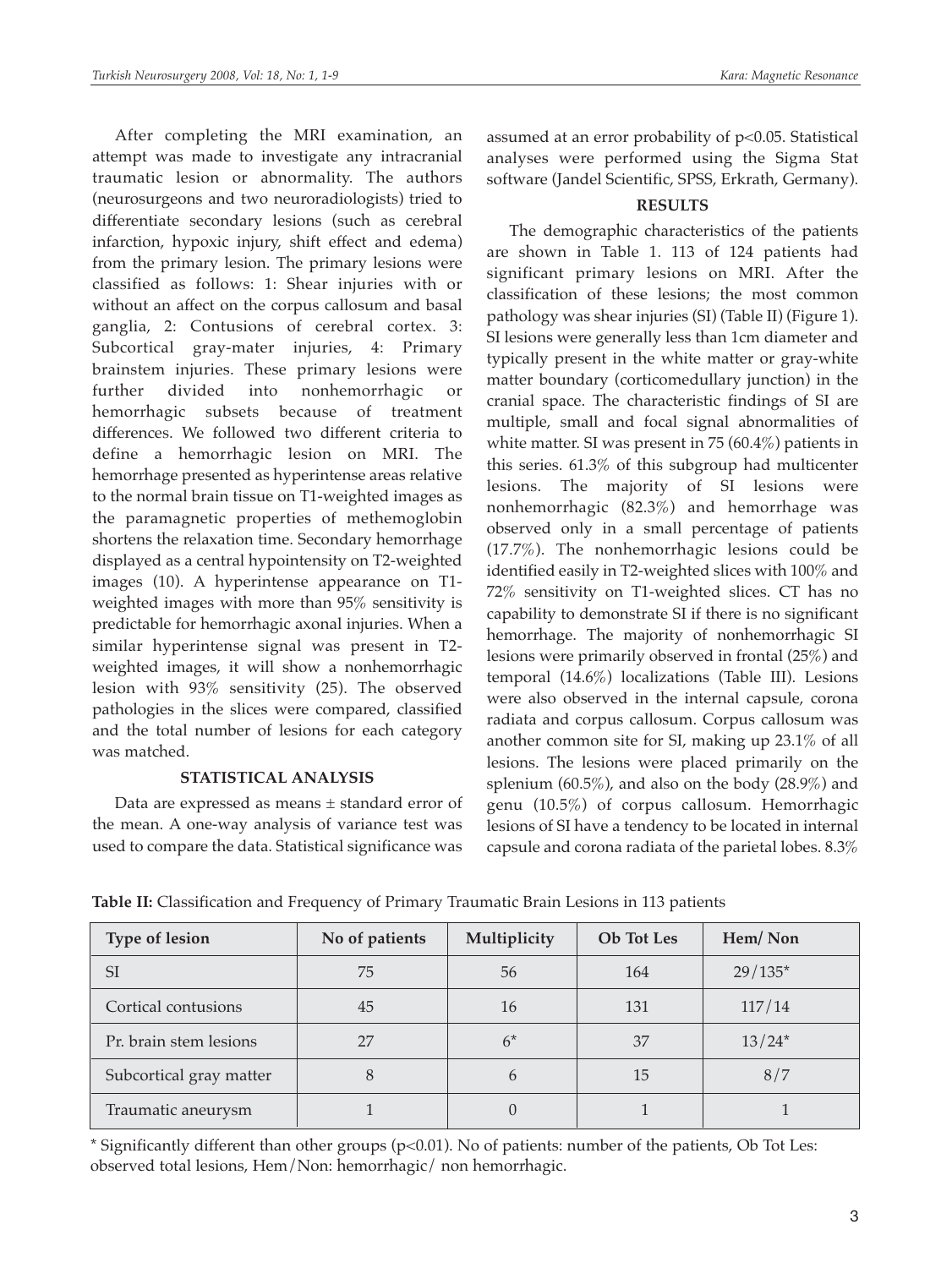

*Figure 1: (A) Slices of tomography show only subgaleal edema on the left side but no parenchymal pathology. T1 (B) and T2 (C) slices of MRI of the same patient show diffuse axonal injury settled of corpus callosum without parenchymal edema.*

of SI lesions were on the corona radiata and nearly half of these lesions (47%) were hemorrhagic. 14.6% of the SI lesions were in the capsula interna and the majority of them were hemorrhagic. GCS of the patients was significantly lower when the patients had multiple lesions. The initial GCS was 7.2±3.1 for single lesion and 5.5±2.6 for multiple lesion patients  $(p> 0.05)$ .

The second relevant pathology was cortical contusion (CC) (Figure 2). These lesions were traumatic abrasions of cortical surface and generally larger than diffuse axonal injury, often being 2-4cm in the maximum dimension. There were 45 patients (35%) with cortical contusions and all were located in or near the cortex. MRI is highly sensitive for



*Figure 2: (A) Posttraumatic computed tomography slices show normal appearance of basal sisterns and periventricular area. (B) T1 slices of MRI show multiple settlements of cortical contusions in the same patient.*

detection of contusional lesions on both T1- (92.6%) and T2- (96.3%) weighted slices. Most contusional lesions was hemorrhagic (89.3%) in our series. The lesions were generally settled on the superficial cortex, showing some cortical or dural base. The observed lesions of CC have no effect on white matter and show a completely different nature than ischemic lesions. The majority of CC's were located in the temporal region (50.3%), followed by the frontal (29%) and parietooccipital (14.5%) areas (Table IV). 36.1% of all cortical contusions were multiple and these patients had worse GCS levels than single lesion cases. The initial GCS was 6.6±2.5 for single lesion and 5.1±2.8 for multiple lesion patients ( $p$  > 0.05). The majority (63.9%) of the cases with cortical contusions had a calvarial fracture but there was no accompanying lesion observed in parenchymal CT slices.

Twenty-seven patients showed primary brainstem lesions (23.8%) (Figure 3). Nine of these were hemorrhagic (33.3%). Such type of lesions is supposed to occur by initial force (6, 7, 12). The GCS of these patients had decreased according to the placement of lesion/lesions. The mean initial GCS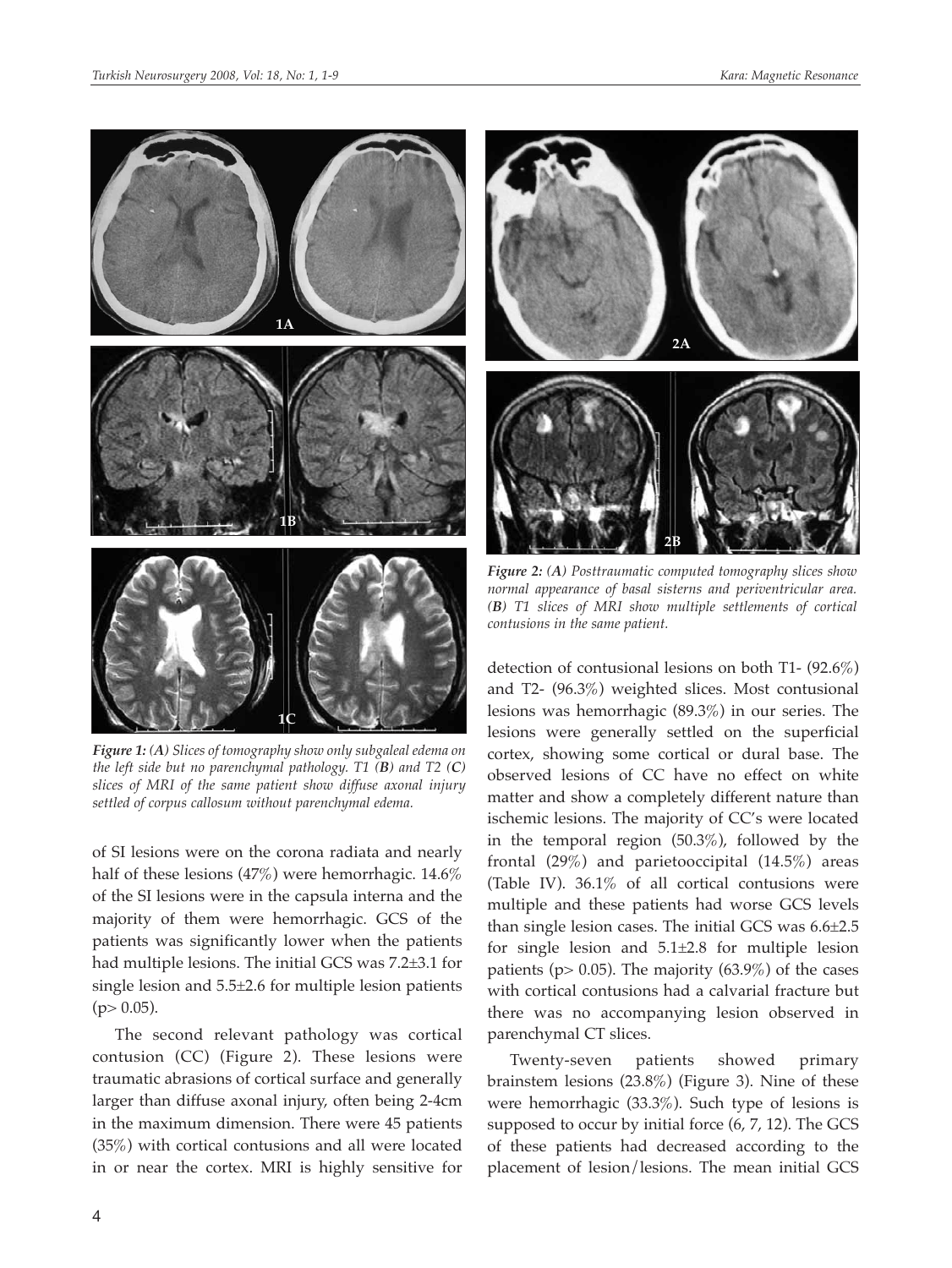| Location             | <b>Number of lesions</b> |                |                |
|----------------------|--------------------------|----------------|----------------|
|                      | Hemorrhagic              | Nonhemorhagic  | <b>Total</b>   |
| White matter<br>(85) |                          |                |                |
| Frontal              | 3                        | 38             | 41             |
| Temporal             |                          | 23             | 24             |
| Parietal             | 5                        | 11             | 16             |
| Cerebellum           | $\Omega$                 | $\overline{4}$ | $\overline{4}$ |
| Capsule interna (24) | 4                        | 20             | 24             |
| Corpus callosum (38) |                          |                |                |
| Genu                 | $\overline{0}$           | $\overline{4}$ | 4              |
| Body                 | $\overline{2}$           | 9              | 11             |
| Splenium             | 6                        | 17             | 23             |
| (17)<br>Other        | 8                        | 9              | 17             |
| Total                | 29                       | 135            | 164            |

#### **Table III:** Shear injuries/ Distribution of Lesions

#### **Table IV:** Cortical Contusions/ Distribution of Lesions

| Location              | <b>Number of lesions</b> |                |              |
|-----------------------|--------------------------|----------------|--------------|
|                       | Hemorrhagic              | Nonhemorrhagic | <b>Total</b> |
| Parietooccipital (19) |                          |                |              |
| Medial                | $\overline{4}$           | $\theta$       | 4            |
| Lateral               | 8                        |                | 9            |
| Superior              | 4                        | $\overline{2}$ | 6            |
| Frontal<br>(38)       |                          |                |              |
| Superior              | $\overline{4}$           | $\theta$       | 4            |
| Inferior              | 18                       | $\overline{2}$ | $20\,$       |
| Medial                | 6                        |                | 7            |
| Lateral               | 6                        | $\Omega$       | 6            |
| Pole                  | 1                        | $\Omega$       | $\mathbf{1}$ |
| Temporal<br>(66)      |                          |                |              |
| Inferior              | 16                       | 3              | 19           |
| Medial                | 17                       | 1              | 18           |
| Lateral               | 13                       | 3              | 16           |
| Pole                  | 13                       | $\theta$       | 13           |
| Cerebellum<br>(8)     |                          |                |              |
| Hemispheric           | $\overline{4}$           | 1              | 5            |
| Vermian               | 3                        | $\Omega$       | 3            |
| <b>TOTAL</b>          | 117                      | 14             | 131          |

was 6.2±2.1 in this group of patients. Sixteen patients in this group had lower cranial nerve dysfunction. The majority of the brainstem lesions were located in the midbrain and dorsal pons. The lesions were mainly nonhemorrhagic and multiple. Rotational shearing forces are believed to cause the primary brainstem lesions (3, 7, 27).

Eight patients showed subcortical gray matter lesions, making up a small percentage of primary lesions (7.07%) (Figure 4). More than half of these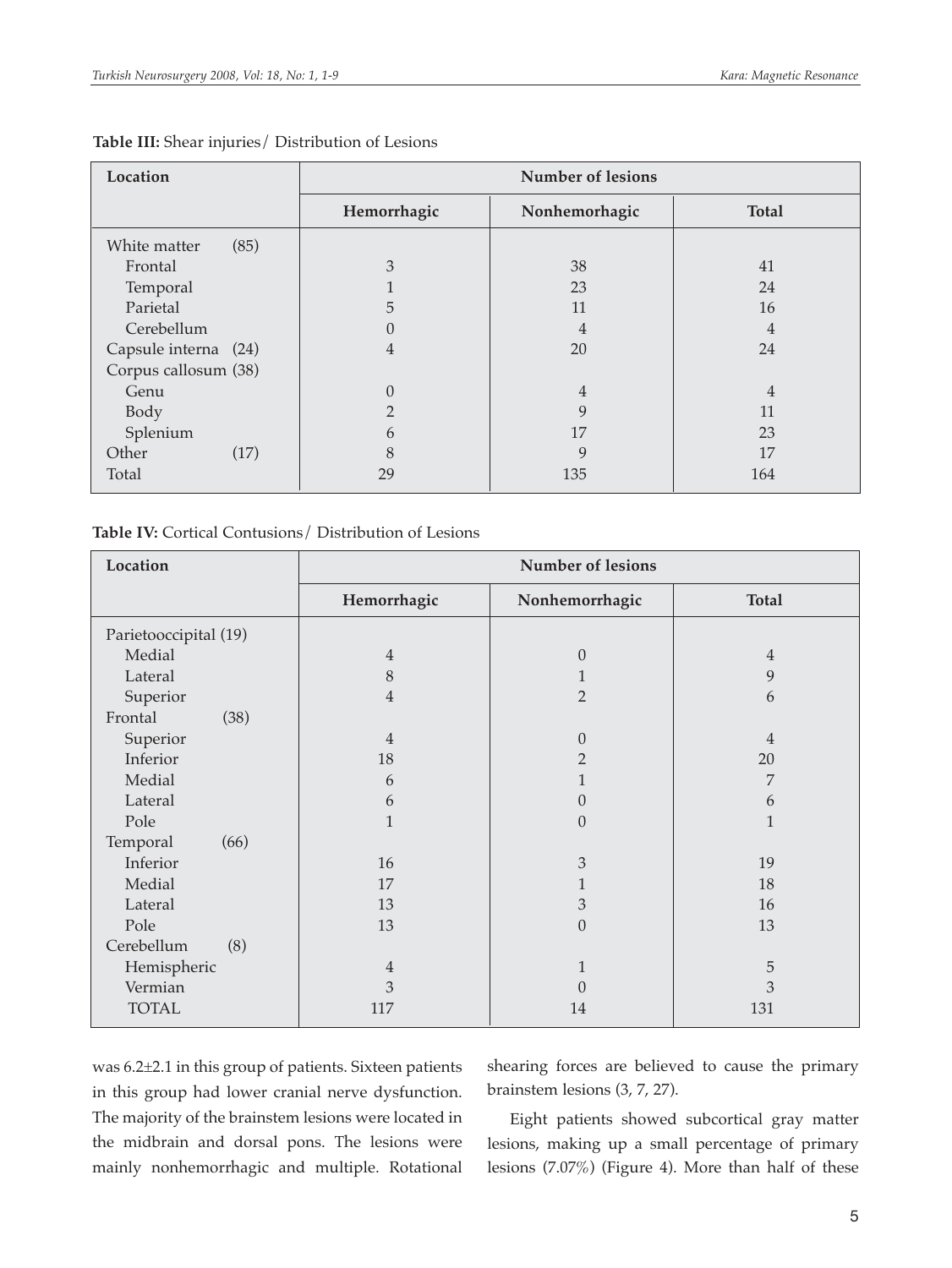

*Figure 3: (A) Slices of computed tomography show a normal appearance of brain parenchyma with right side subgaleal traumatic edema. (B) T1 slices of MRI show severe frontal contusion with midbrain and brainstem punctate lesions.*



*Figure 4: (A) Posttraumatic computed tomography show a normal appearance of frontobasal region. (B) A left side hypointense posttraumatic gray mater lesion observed in proton density slices.*

lesions were hemorrhagic in nature (58.6%). This condition may be explained by the high vascularity of subcortical areas.

These subcortical areas have a rich network of perforating arteries anatomically. The majority of these lesions were settled on the thalamus and basal ganglia. The neurological condition of these patients was worse than the other patients. The mean GCS was 6.3±2.1. The reason for the profound neurological deterioration might be the deep and intersection settlement of hemorrhagic lesions. Such lesions are probably the prominent reason for the high mortality of severe head injury. The subcortical lesions were highly multiple (83.2%) and there was no hemispherical difference.

One patient showed both hemorrhagic contusion and one saccular aneurysm on the left carotid bifurcation that was detected during the MRI study to be confirmed by digital subtraction angiography.

The Glasgow Outcome Scale and patient scores at the end of third and sixth months are presented in (Tables V and VI) (16). The patients harboring mixed and multiple lesions had a significantly worse prognosis.

#### **DISCUSSION**

Complex anatomical and pathophysiological phenomena are initiated in the human brain after severe craniocerebral injury (CCI). From the point of view of the neurosurgeon, the identification of these lesions is imperative to navigate different therapeutic approaches. Secondly; identification also helps the clinician to distinguish primarily traumatic lesions from secondary insults and even to predict the prognosis of the patient (26). CT still remains the most essential diagnostic device in emergency units, and is an inexpensive, reliable, repetitive, swift and easy accessible facility providing soft tissue and bony details. Ventilation of CCI patients can also be easily provided at the time of CT screening (23, 25). Nevertheless CT has some limitations in CCI. It may overshadow minor lacunas, small contusions, diffuse axonal injury and some posterior cranial fossa pathologies due to bony artifacts. Moreover CT may mask low-lying pathologies in the presence of significant hemorrhage or edema. On the other hand MRI also has some unfavorable points in comparison to CT. It is expensive and requires special ventilator equipment when breathing support is needed. MRI is also time-consuming and has a limited ability to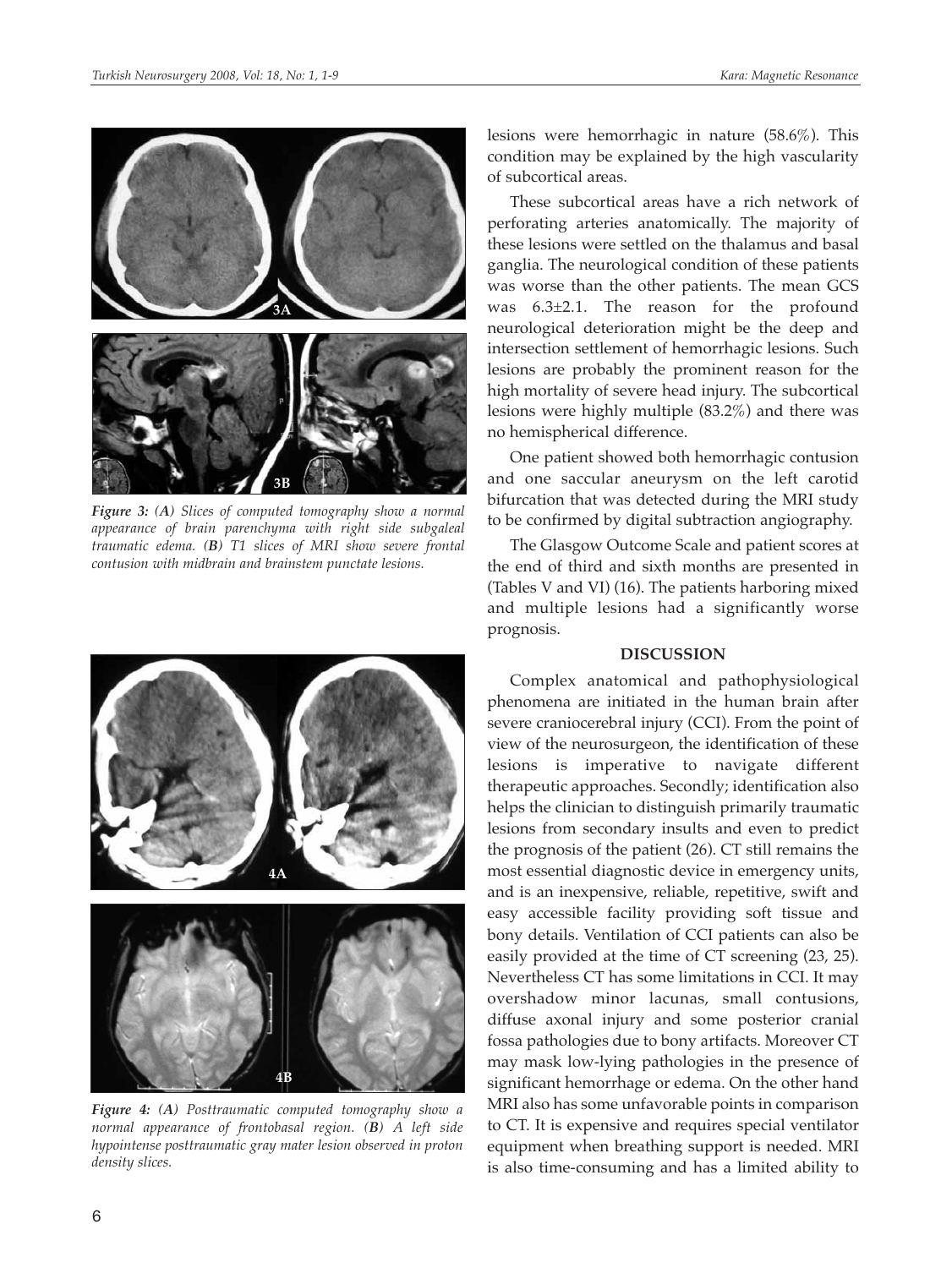| <b>Score</b>   | <b>Meaning</b>                                                                                                                                                                  |
|----------------|---------------------------------------------------------------------------------------------------------------------------------------------------------------------------------|
| 5              | Good recovery, resumption of normal life despite minor deficits.                                                                                                                |
| $\overline{4}$ | Moderate disability (disabled but independent)- travel by public transportation, can work in<br>sheltered setting (exceeds mere ability to perform activities of daily living). |
| 3              | Severe disability (conscious but disabled), dependent for daily support                                                                                                         |
| C              | Persistent vegetative state, unresponsive & speechless; after 2-3 weeks may open eyes and<br>have sleep/wake cycles.                                                            |
|                | Death                                                                                                                                                                           |

#### **Table V:** Glasgow Outcome Scale.

**Table VI:** Glasgow Outcome Scale according to the lesion types at 3 and 6 months

| <b>Type of lesion</b>           | No. of patients | GOS at 3rd month | GOS at 6th month |
|---------------------------------|-----------------|------------------|------------------|
| SI multiple*                    | 56              | $2.3 \pm 1.3$    | $2.1 \pm 1.2$    |
| SI single                       | 19              | $3.2 + 1.6$      | $3.2 + 1.3$      |
| CC single                       | 29              | $3.5 \pm 1.2$    | $3.8 \pm 1.6$    |
| CC multiple*                    | 16              | $2.4 \pm 1.4$    | $2.4 \pm 1.4$    |
| Brain stem lesions <sup>*</sup> | 27              | $1.3 \pm 0.4$    | $1.3 \pm 0.4$    |
| Sc. Gray matter                 | 8               | $3.6 \pm 1.4$    | $3.8 \pm 1.8$    |
| Mixed lesions*                  | 32              | $2.1 \pm 1.3$    | $2.4 \pm 1.6$    |

GOS: Glasgow outcome scale/ No. of Patients: number of patients

SI: Shear injury, CC: Cortical contusion, Sc: Subcortical

show early hemorrhagic lesions within the first three days (17, 19, 21). Another controversy is that CT has been used to diagnose mainly surgical lesions in CCI by clinicians until now. In other words; if the patient has no surgical lesion on CT, medical therapy and prediction of recovery has been mainly based on the neurological condition (GCS) or vital signs (ICP, blood pressure, cerebral oxygenation etc.) of the patients (18, 22, 26).

Early experiences of MRI examinations in severe CCI suggested that it may be more sensitive and significantly specific than CT in identifying some types of traumatic lesions (1, 2, 3, 6, 7, 19, 21, 25). The present study has emphasized that MRI is more sensitive than CT in detecting traumatic lesions especially after three days. MRI can predict poor prognosis much better than CT especially in

nonsurgical and severely injured patients. 113 of the 124 patients (91%) had significant pathological lesions on MRI screening which were sufficiently severe to explain the neurological condition of the patients.

The first author to systematically analyze and describe patterns of traumatic stress mechanisms in CCI was Holbourn. After his postmortem studies; he also detailed traumatic brain lesions into two categories as lesions secondary to skull fractures and lesions resulting from shearing forces secondary to rotational accelerations (12). These mechanisms have been better understood after MRI studies. The primary traumatic intraaxial lesions may be classified in four categories. 1; shear injuries, 2; contusions of cortical areas, 3; subcortical gray matter injuries and 4; brainstem lesions (6, 7). We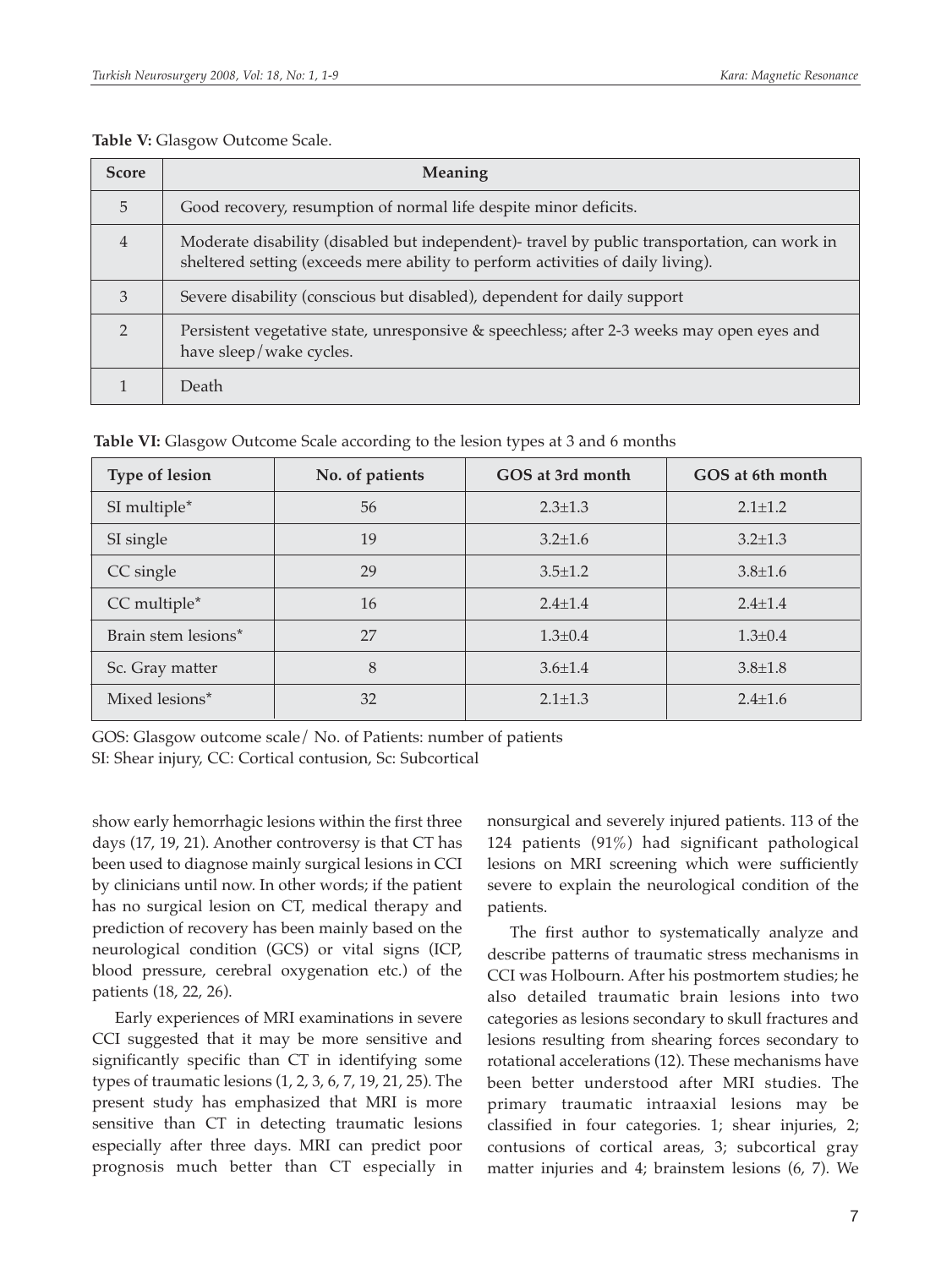believe that traumatic subarachnoidal hemorrhage may also be added to this scheme as a final category.

The most commonly diagnosed lesions in our series were shear injuries, cortical contusions, lesions of corpus callosum and the pontobulbar contusions. The importance of these lesions was that all are difficult to diagnose by CT but straightforwardly identified by MRI. Depending on different imaging parameters; MRI has increased sensitivity to differentiate normal and injured tissues (13). The contrast of the lesion is increased by relative differences in the T1 and T2 relaxation times of the soft tissues as well as the proton density. The bright imaging sensitivity of MRI for nonhemorrhagic lesions probably depends on its great ability to detect local water changes in traumatized tissues (1, 2, 3, 7, 11). Local water changes may be secondary to intracellular edema that may be induced hypoxic alterations of cellular metabolism. Otherwise, extracellular edema may be created by damage to the blood-brain barrier (4, 20, 22). MRI has also greater sensitivity to detect hemorrhagic lesions after CCI, but this sensitivity is time-dependent. Since hemorrhagic lesions can be visualized after methemoglobin formation in 72 hours, MRI has considerable superiority over CT after three days from CCI. The small bone neighboring or diffuse hemorrhages can easily be detected by MRI (21, 23, 24, 25). The first three days are critically important times after CCI especially in hemorrhagic lesions; however CT is the first diagnostic tool for most trauma centers. The initial diagnosis is generally made and operative interventions or navigation of therapeutic approaches are selected depending on the initial CT. MRI is applicable only after the patient is considered stable. Nevertheless the majority of SI and primary brain stem lesions are mainly nonhemorrhagic. The diagnosis of such lesions largely depends on MRI. Nevertheless; there are some studies showed the value of diffusionweighted MRI for the evaluation of diffuse axonal injury in CCI. The diffusion-weighted images can differentiate between lesions with decreased and increased diffusion in patients with DAI. Further; diffusion-weighted images are capable of identifying additional shearing injuries not visible on T2/FLAIR or T2 sequences (11, 14).

The present report indicates that the majority of severe CCI cases without pathology in CT may have

positive MRI findings. MRI is not only useful in identifying low-lying pathologies in severe trauma cases but also provides some prognostic information to the clinician. Most previous studies were retrospective and included patients with mild head injury. Our study investigated MRI findings in CTnegative patients with severe CCI. This study supports the importance of MRI in detecting acute and subacute hemorrhagic and nonhemorrhagic lesions, infarcts and brainstem injuries in severe CCI. Detailed detection and delineation of parenchymal traumatic lesions with MRI may allow more precise diagnosis and prediction of prognosis thus guiding medical therapy in the future.

#### **REFERENCES**

- 1. Cecil KM, Hills EC, Sandel ME, Smith DH, McIntosh TK, Mannon LJ, Sinson GP: Proton magnetic resonance spectroscopy for detection of axonal injury in the splenium of the corpus callosum of brain-injured patients. J Neurosurg 88:795-801, 1998
- 2. Doezema D, King JN, Tandberg D, Espinosa MC, Orrison WW: Magnetic resonance imaging in minor head injury. Ann Emerg Med 20:1281-1285, 1991
- 3. Firsching R, Woisceneck D, Diedrich M, Klein S, Ruckert A, Wittig H, Dohring W: Early magnetic resonance imaging of brainstem lesions after severe head injury. J Neurosurg 89:707- 712,1998
- 4. Garnett MR, Blamire AM, Corkill RG, Rajagopalan B, Young JD, Cadaux-Hudson TA, Styles P: Abnormal cerebral blood volume in regions of contused and normal appearing brain following traumatic brain following traumatic brain injury using perfusion magnetic resonance imaging. J Neurotrauma 18:585-593,2001
- 5. Gennarelli TA, Thibault LE, Adams JH, Graham DI, Thompson CJ, Marcincin RP: Diffuse axonal injury and traumatic coma in the primate. In : Dacey RG Jr, Winn HR, Rimel RW, Jane JA, eds. Trauma of the central nervous system. New York: Raven, 1985: 169-193
- 6. Gentry LR: Imaging of closed head injury. Radiology 191:1-17, 1994
- 7. Gentry LR, Godersky JC, Thompson B: MR imaging of head trauma, review of the distribution and radiopathologic features of traumatic lesions. AJNR 9:101-110, 1988
- 8. Gentry LR, Godersky JC, Thompson B, Dunn V: Prospective comparative study of intermediate-field MR and CT in the evaluation of closed head trauma. AJNR 9:91-100, 1988
- 9. Gentry LR, Thompson B, Godersky JC: Trauma to the corpus callosum, MR features. AJNR 9: 1129-1138, 1988
- 10. Gomori JM, Grossman RI, Goldberg HI, Zimmerman RA, Bilanuk LT: Intracranial hematomas; imaging by high field MR. Radiology 157:87-93, 1985
- 11. Hergan K, Schaefer PW, Soransen AG, Gonzales RG, Huisman TA: Diffusion-weighted MRI in diffuse axonal injury of the brain. Eur Radiol 12(10):2536-2541, 2002